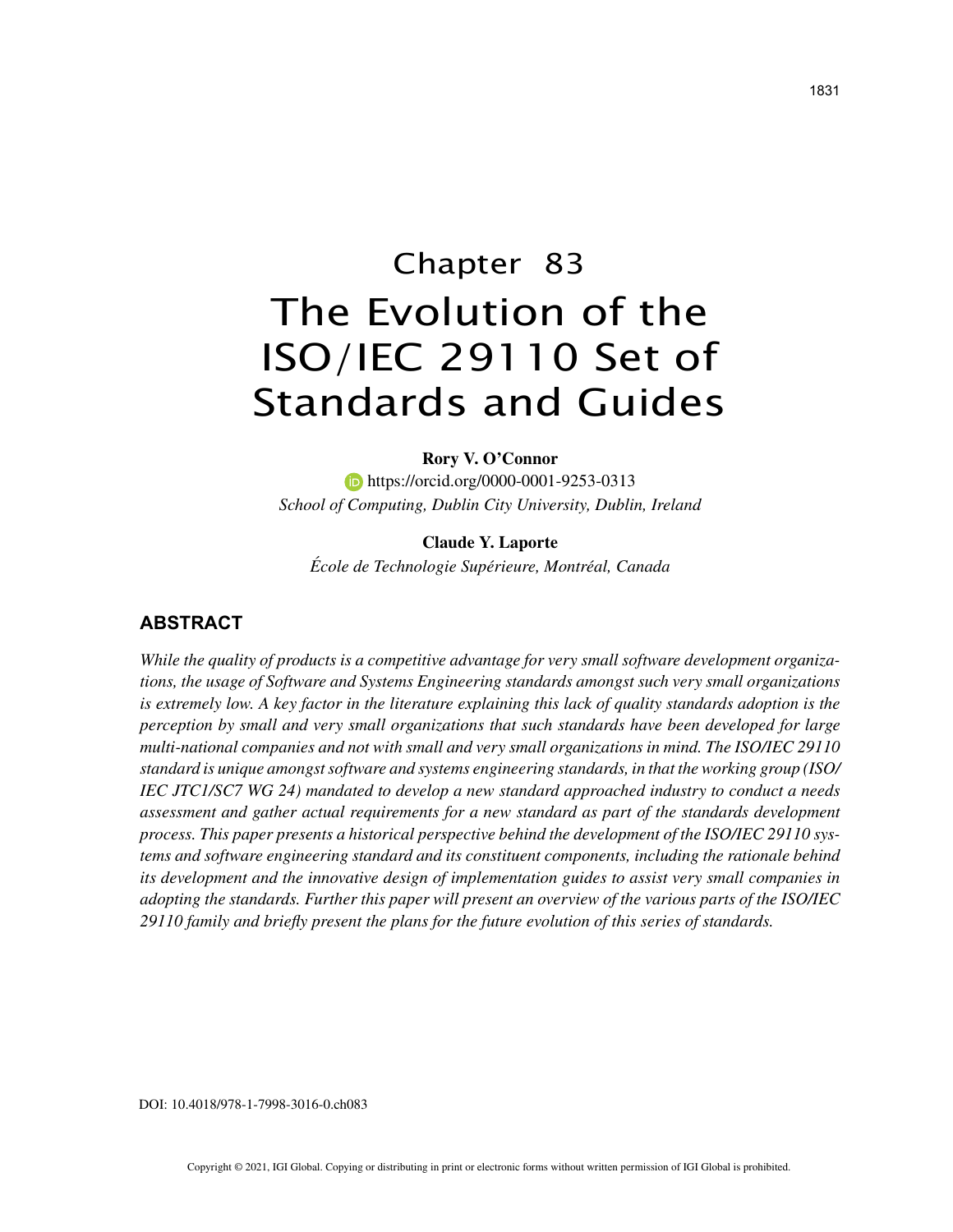# **1. INTRODUCTION**

The purpose of this paper is to explain the rationale and justification for the development of a set of systems and software engineering process standards and guides developed specifically for very small entities and to chart the design and development of the ISO/IEC 29110 series of standards from the perspective of two of the standards authors. Very Small Entities (VSEs) are enterprises, organizations (e.g. public or non-profit), departments or projects having up to 25 people. In addition, this paper will present the outline of the standard and its associated deployment supports. Finally, this paper will present an overview of the global pilot implementation of ISO/IEC 29110.

The structure of this paper is as follows: Section 2 introduces background concepts and definitions such as the concept of Very Small Entities, Standards and their usage in small companies. Section 2 provides a high level historical summary of the evolution of the ISO/IEC 29110 standards from its initial inception to its current status. Section 4 will present the overall structure of the standard and the Management and Implementation Guides in particular. Section 5 will present a short discussion on the evolution of the standard to include Systems Engineering and section 6 presents a high-level summary the global efforts to implement the standard. Section 7 discussion standards and education, while section 8 discusses the future possible evolution of the standard.

## **2. BACKGROUND CONTEXT**

Software development is a highly complex endeavor (Clarke et al., 2016) and for many small and very small software companies, implementing controls and structures to properly manage their software development activity is a major challenge (Larrucea et al., 2016). Administering software development in this way is usually achieved through the introduction of a software process. All software companies are not the same and vary according to factors including size, market sector, time in business, management style, product range and geographical location. For example, a software company operating in India may have a completely different set of operational problems when compared to a software company in Canada, Mexico or Ireland. Even within a single geographical area such as Ireland, the range of operational issues faced by a small local Irish-owned firm can be radically different to those affecting a multinational subsidiary. The fact that all companies are not the same raises important questions for those who develop software process and process improvement models. To be widely adopted by the software industry, any process or process improvement model should be capable of handling the differences in the operational contexts of the companies making up that industry. But process improvement models, though highly publicized and marketed, are far from being extensively deployed and their influence in the software industry therefore remains more at a theoretical than practical level (Coleman & O'Connor, 2008a).

In a time when software quality is a key to competitive advantage, the use of ISO/IEC systems and software engineering standards remains limited to a few of the most popular ones. Research shows that small and very small companies can find it difficult to relate ISO/IEC standards to their business needs and to justify the application of the standards to their business practices (Laporte et al., 2008) (O'Connor & Coleman, 2009). Most of these companies don't have the expertise or can't afford the resources - in number of employees, cost, and time - or see a net benefit in establishing software life-cycle processes. There is sometimes a disconnect between the short-term vision of the company, looking at what will keep it in business for another six months or so, and the long-term or mid-term benefits of gradually